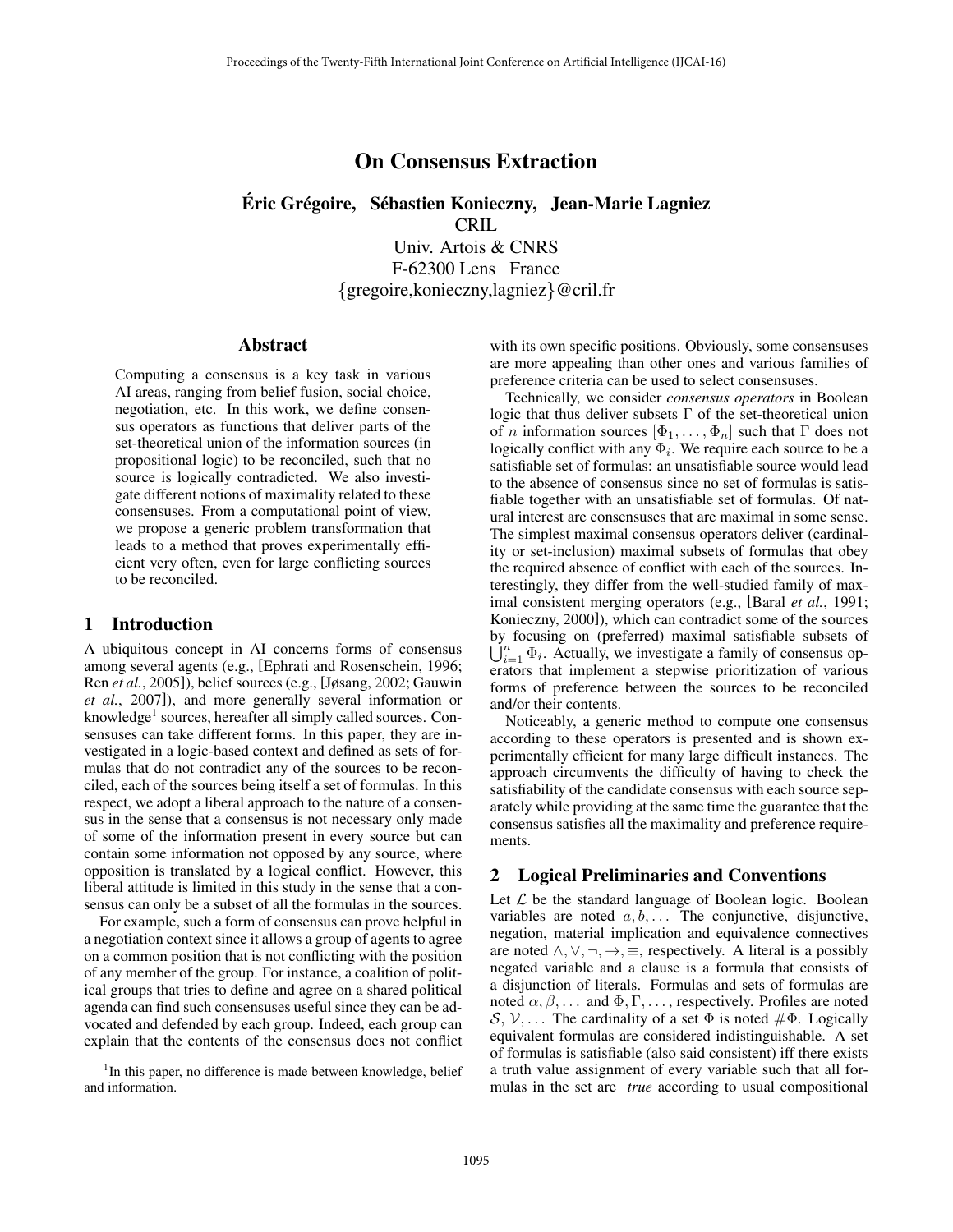rules.  $\vdash$  denotes the deduction relation and  $\top$  a tautology. A pre-ordering, noted  $\preceq$ , is a binary relation that is both reflexive and transitive: we often use its induced  $\prec$  strict relation. From now on, the profile  $S = [\Phi_1, \ldots, \Phi_n]$  represents *n* sources  $\Phi_i$  where each  $\Phi_i \subset \mathcal{L}$  is satisfiable.

#### 3 Basic Forms of Consensus

A *consensus for* S is defined as a subset of  $\bigcup_{i=1}^{n} \Phi_i$  that does not logically contradict any  $\Phi_i$ . Formally,

**Definition 1.** A set  $\Gamma \subset \mathcal{L}$  is a consensus for S iff  $\Gamma \subseteq \bigcup_{i=1}^n \Phi_i$  and  $\forall \Phi_i \in \mathcal{S} : \Gamma \cup \Phi_i$  is satisfiable.

Note that by definition any consensus is satisfiable. Of wide-scope interest are consensuses that are maximal either with respect to cardinality or set inclusion.

**Definition 2.** *A consensus*  $\Gamma$  *for S is max* $\subseteq$  *iff*  $\forall \Theta$  *s.t.*  $\Gamma \subset \Theta$  $\Theta \subseteq \bigcup_{i=1}^n \Phi_i$ ,  $\exists \Phi_i \in S$  *s.t.*  $\Theta \cup \Phi_i$  is unsatisfiable. *A consensus*  $\Gamma$  *for S is max* # *iff*  $\forall \Theta$  *s.t.*  $\Theta \subseteq \bigcup_{i=1}^n \Phi_i$  and  $\#\Theta > \#\Gamma$ ,  $\exists \check{\Phi}_i \in \mathcal{S}$  *s.t.*  $\Theta \cup \Phi_i$  *is unsatisfiable.* 

Clearly, any  $max_{\#}$  consensus is a  $max_{\sub{c}}$  consensus whereas the converse does not hold. Depending on the context, *max* is used as a shortcut for either  $max_{\pm}$  or  $max_{\pm}$ , or for any of them. When  $\bigcup_{i=1}^n \Phi_i$  is satisfiable, this latter set is the unique *max* consensus for *S*. For any *S*, there always exists at least one *max* consensus, which can be the empty set. Notice also that none of these forms of maximality (and none of the other ones that will be investigated later in the paper) necessarily delivers one unique consensus for *S*.

Interestingly, *max* consensuses can differ from maximal satisfiable subsets of  $\bigcup_{i=1}^n \Phi_i$  noted *maxcons*, extracted by belief merging operators (see e.g. [Konieczny, 2000]). Indeed, *maxcons* are not required to be satisfiable with each individual  $\Phi_i$ . Accordingly, *maxcons* are not necessarily *max* consensuses for *S* and conversely, although any consensus is included in a *maxcons*. Assume for example that *t, w, u* and *p* are Boolean variables standing respectively for *increase taxation on pollution*, *increase wages*, *reduce unemployment* and *reduce pollution.* Let S be the programs of three political groups that negotiate to form a coalition:  $S = {\Phi_1, \Phi_2, \Phi_3}$ with  $\Phi_1 = \{t, \neg w\}$ ,  $\Phi_2 = \{w \wedge (t \rightarrow \neg u)\}$  and  $\Phi_3 =$  $\{u \wedge (\neg w \rightarrow \neg u), t \rightarrow p\}$ . The unique *max*<sub>⊂</sub> consensus for S is  $\Gamma = \{t, t \to p\}$ , namely, *increase taxation on pollution and this will reduce pollution*. If the group adopts this consensus then it agrees that *t* and *p* could hold. Notice that none of the members of the coalition can deduce *p* based on its own  $\Phi$ : *p* is a kind of implicit group information produced by the consensus. Notice that one of the *maxcons* of *S* is  $\Theta = \{w \wedge (t \to \neg u), u \wedge (\neg w \to \neg u), t \to p\}$ :  $\Theta$  does not entail *t* and  $\Theta$  is not satisfiable together with  $\Phi_1$ .

## 4 Maximal Number of Agreed Concepts

The knowledge represented in  $S$  can be such that each Boolean variable translates one concept. We might prefer a consensus that expresses an agreement on a maximum number of concepts mentioned in *S* and thus on a maximum number of variables. For example, in a political negotiation, we might prefer a consensus that translates an agreement on *decrease taxation*, *strengthen foreign policy* and *preserve social* *security* than another consensus with an agreement on only two of these concepts.

Different notions of agreement on a Boolean variable *v* (say, *decrease taxation*) in *S* can be defined. For example, *v* (or,  $\neg v$ ) might be required to be inferable from each source; a consensus that translates this agreement should then contain the formula  $v$  (resp.,  $\neg v$ ), or, at least, sufficient information to derive it.

In this paper, we adopt a wider-scope form of agreement on a variable *v* that does not require *v* (resp.,  $\neg v$ ) to be derivable in every source, or even simply in one of them. We require any consensus that translates an agreement on the variable *v* to gather what is *directly* expressed in each source about *v*, namely all the formulas from *S* that contain at least one occurrence of the variable *v*. Notice that, as a consequence, when at least one source contains that (resp., negated) variable as a formula, any consensus that translates an agreement on *v* must contain the formula *v* (resp.,  $\neg v$ ). The intuition for this approach to agreement on a variable is best understood in the clausal setting, which will be our practical computational framework. Indeed, a clause that contains a literal *v* as a disjunct can be rewritten in implicative format, or rule, with *v* as right-hand side and with the left-hand side stating conditions for *v* to hold. Accordingly, gathering inside a consensus all clauses that contain *v* gathers all conditions to derive *v* that are directly expressed. Obviously, each source might or might not contain its own ways to derive these conditions for *v* and the different sources might not agree on that.

A consensus  $\Gamma$  that agrees on a maximum number of variables, interpreted as concepts, will thus be a subset of  $\bigcup_{i=1}^{n} \Phi_i$  that is satisfiable with each  $\Phi_i$  and that contains occurrences of a maximum number of variables that do not occur in  $S \setminus \bigcup_{i=1}^n \Phi_i$ . Formally, let  $\Theta$  and  $\Psi$  be two sets of formulas, we note  $\#_{var}(\Theta, \Psi)$  the number of different variables occurring in  $\Theta$  that are not occurring at all in  $\Psi$ .

**Definition 3.** A consensus  $\Gamma$  for S is max<sub>#ac</sub> ("ac" meaning *agreed concepts) iff for any consensus*  $\Gamma'$  *for S s.t.*  $\Gamma \neq \Gamma'$ , we have that  $\#_{var}(\Gamma', \bigcup_{i=1}^n \Phi_i \setminus \Gamma') \leq \#_{var}(\Gamma, \bigcup_{i=1}^n \Phi_i \setminus \Gamma).$ 

Notice that there may exist consensuses for *S* that contain occurrences of more variables than  $\max_{\#ac}$  consensuses for *S* do.

## 5 More Maximality Preference Criteria

We now examine other maximality-based preference paradigms that can lead to the selection of different or even smaller subsets of consensuses for *S*. We will allow for their stepwise combinations: this will yield possible additional progressive pruning of the set of of preferred consensuses into a set of better preferred consensuses.

First, let us give an example of stepwise combination of criteria: the  $max_{\text{#ac}}$  concept can be selected and adapted to follow or precede the  $max_{\subseteq}$  (or the  $max_{\#}$ ) paradigm. We can for instance first select the  $max_{\#ac}$  consensuses for *S* and adapt  $max_{\#}$  in such a way that it only refines this latter set of consensuses. Clearly this translates a sequencing and prioritization of preferences: 1. a preference for consensuses that agree on a maximal number of concepts, and then 2. a preference for the consensuses (among these latter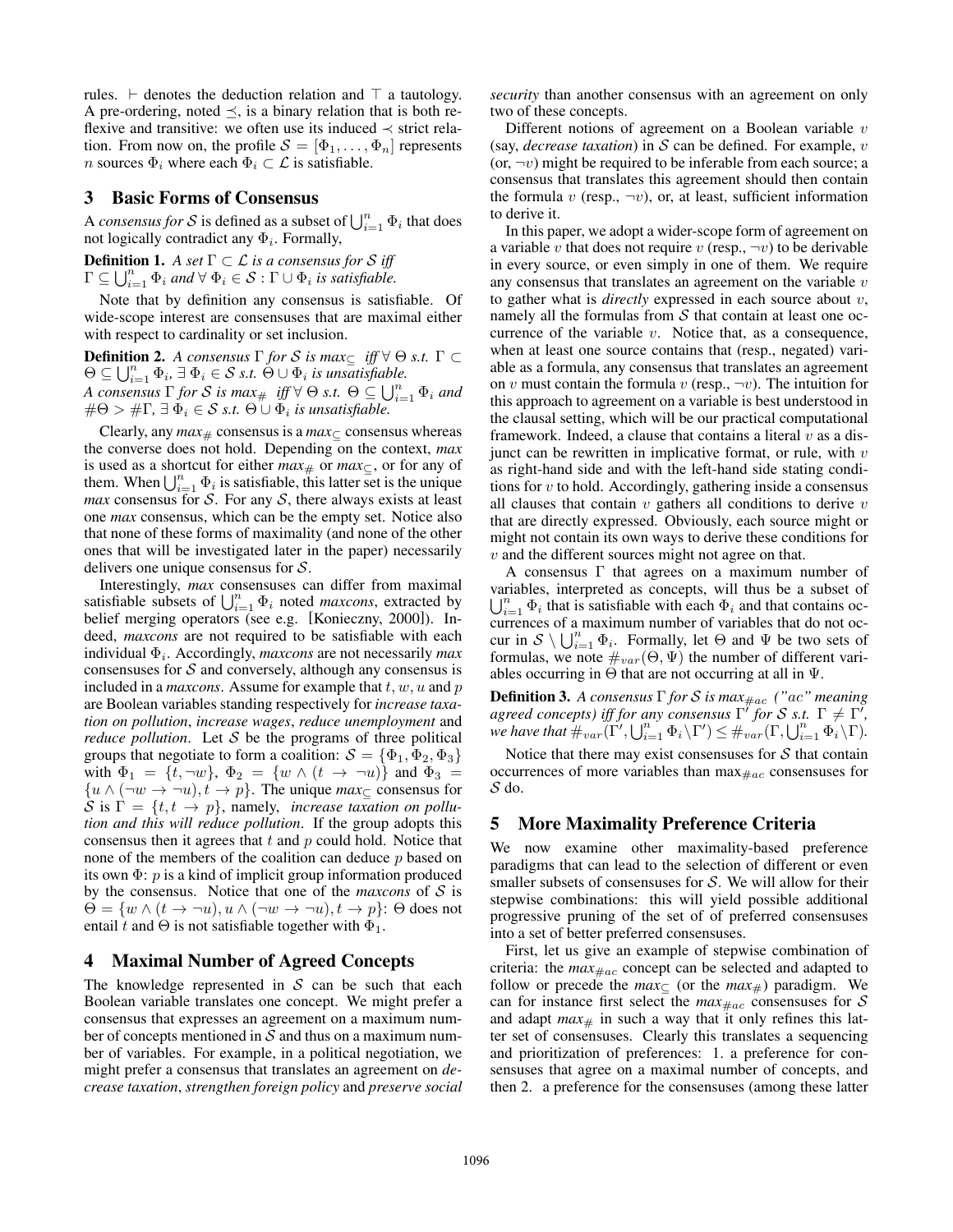ones) that contain a maximum number of formulas from the sources. For short, this ordered combination of operations is noted  $max_{\#}(max_{\#ac}(\mathcal{S}))$ .

Let us now examine other possible forms of preferences among sources. For example, one might prefer a consensus  $\Gamma$  that *totally* satisfies a maximum number of sources when a source  $\Phi_i$  is defined as totally satisfied by  $\Gamma$  iff  $\Phi_i \subseteq \Gamma$ .

**Definition 4.** A consensus  $\Gamma$  for  $S$  totally satisfies a source  $\Phi_i$  *iff*  $\Phi_i \subseteq \Gamma$ .  $\Gamma$  *is max*#100% $\Phi_i$  *iff*  $\sharp \Gamma'$  *s.t.*  $\Gamma'$  *is a consensus for S that totally satisfies a strictly greater number of sources of*  $S$  *than*  $\Gamma$  *does.* 

The consensuses defined so far handle all sources (resp., all formulas in the sources) with no specific priority or preference among them. There has been a tremendous amount of work in AI about *preferred* maximal satisfiable subsets of formulas (see e.g., [Martinez *et al.*, 2013; Benferhat *et al.*, 1998b]) when such priorities or preferences are to be taken into account. Adapting this to consensuses requires the additional condition of consistency with each source to be handled. Let us just give two examples.

A simple criterion discriminates among formulas by means of a pre-ordering between all formulas of  $\bigcup_{i=1}^{n} \Phi_i$ .

**Definition 5.** Assume that a preference pre-ordering  $\prec$  ap*plies to all formulas in*  $\bigcup_{i=1}^{n} \Phi_i$  *in such a way that*  $\alpha \prec \beta$ *whenever*  $\alpha$  *is preferred over*  $\beta$ *.* 

*A consensus*  $\Gamma$  *for*  $S$  *is a max<sub>* $\prec$ *</sub> consensus for*  $S$  *iff no consensus for S contains* a *formula*  $\alpha$  *such that*  $\alpha \prec \beta \ \forall \beta \in \Gamma$ .

A second form of preference adapts a well-known way to handle inconsistencies in stratified belief bases ([Benferhat *et al.*, 1998a; 1998b]) to the consensuses extraction problem: it gives each source a specific weight and states an ordering between these weights. Formally, this yields:

**Definition 6.** Assume that all  $\Phi_i$  in  $[\Phi_1, \ldots, \Phi_n]$  are under a *total ordering*  $\lt$  *such that*  $\Phi_i$  *is preferred over*  $\Phi_j$  *whenever*  $i < j$ *. A consensus*  $\Gamma$  *for*  $S$  *is a max*<sub>[ $\Phi$ 1 $\lt \cdots \lt \Phi$ <sub>n</sub>] *consensus for*</sub> *S iff for every consensus*  $\Gamma'$  *for S*,  $\nexists j \in [1 \dots n]$  *s.t.*  $\forall i < j$ *we have that*  $(\Gamma \cap \bigcup_{k=1}^{i} \Phi_k) = (\Gamma' \cap \bigcup_{k=1}^{i} \Phi_k)$  *and*  $(\Gamma \cap \Phi_k)$  $\Phi_j$ )  $\subset (\Gamma' \cap \Phi_j)$ .

Importantly, various forms of integrity constraints can be easily mixed up with the consensus concept: for instance, they can be formulas that can be external or not to *S* and that must belong to any consensus, or simply be satisfiable with any consensus. They can also be variables that represent concepts for which an agreement must be reached in the sense, for example, that any formula in *S* containing any occurrence of these variables must belong to any consensus. In the same vein, a pre-ordering among variables could express a preference ranking among variables on which preferred consensus should agree on.

#### 6 More on *max* Consensuses vs. *maxcons*

Let us come back to the difference between  $max_{\mathcal{L}}$  (and  $max_{\mathcal{H}}$ ) consensuses and *maxcons*. As every consensus is included in a *maxcons*, one natural question is whether or not a same set of consequences can be drawn from the intersection of either all  $max_{\subset}$  (resp.,  $max_{\neq}$ ) consensuses or all *maxcons*. Interestingly, the additional constraint requiring consistency with all sources makes both inference relations differ. Indeed, skeptical inference from *max* consensuses and *maxcons* differs in the general case. Assume  $X$  is a profile. The set of skeptical consequences from  $X$ , noted  $SKI(X)$ , is defined as follows.

**Definition 7.** *SKI*(*X*) = { $\varphi$  *s.t.*  $\forall \Theta \in \mathcal{X}$ *:*  $\Theta \vdash \varphi$ }

Assume  $c \in \{\subseteq, \#\}$  in the following. Let us note  $\mathcal{C}_{\mathcal{S}}^c$  (resp.,  $\mathcal{M}_{\mathcal{S}}^{\mathsf{c}}$ ) the set of all *max*<sub>c</sub> consensuses (resp., *maxcons*<sub>c</sub>) for  $\overline{\mathcal{S}}$ .  $\textbf{Proposition 1.} \quad SKI(\mathcal{M}_{\mathcal{S}}^{\mathsf{c}}) \nsubseteq SKI(\mathcal{C}_{\mathcal{S}}^{\mathsf{c}}), \; SKI(\mathcal{C}_{\mathcal{S}}^{\mathsf{c}}) \nsubseteq SKI(\mathcal{M}_{\mathcal{S}}^{\mathsf{c}})$ 

*maxcons* have been used to define merging operators[Baral *et al.*, 1991; Konieczny, 2000], so we can check which merging properties [Konieczny, 2000] are satisfied by *max* consensuses. This requires to modify slightly consensuses for *S* to include an additional non-empty set of formulas  $\mu$  to play the role of integrity constraints; let us note  $C_{\overline{S},\mu}^{\subseteq}$  the corresponding operator:

**Definition 8.** A set  $\Gamma \subset \mathcal{L}$  *is a consensus for S under the constraints*  $\mu$  *iff*  $\mu \subseteq \Gamma \subseteq \bigcup_{i=1}^n \Phi_i \cup \mu$  and  $\forall \Phi_i \in \mathcal{S} : \Gamma \cup \Phi_i$ *is satisfiable.*

As consensuses are syntax-based and as their aim is distinct from the goal of merging operators, it is not a surprise that few properties from those operators are satisfied by  $C_{\overline{S},\mu}^{\subseteq}$ .

**Proposition 2.**  $C_{\overline{S},\mu}$  *satisties (IC0) and (IC2). It does not satisfy (IC1), (IC3), (IC4), (IC5), (IC6), (IC7), (IC8).* 

Finally, about the relationship between the different notions of consensus: it is easy to show that using preferences allows more inferences to be drawn.

 $\textbf{Proposition 3.} \ \ \textit{SKI}(\mathcal{C}_{\mathcal{S}}^{\subseteq}) \subseteq \textit{SKI}(\mathcal{C}_{\mathcal{S}}^{\#}) \text{,} \ \ \textit{SKI}(\mathcal{C}_{\mathcal{S}}^{\subseteq}) \subseteq \textit{SKI}(\mathcal{C}_{\mathcal{S}}^{\#ac})$ *Let*  $\prec$  *be any preference criterion:*  $SKI(\mathcal{C}_{\overline{S}}^{\subseteq}) \subseteq SKI(\mathcal{C}_{\mathcal{S}}^{\prec})$ *.* 

# 7 Computing one Preferred Consensus

We now present a generic computational framework for the extraction of consensuses for *S* according to any of the above preference paradigms and their possible stepwise combinations. As we make use of a single-type optimization process that maximizes the size of consensuses, we do not mix the  $max_{\text{ } \subset \text{ }}$  with other preference criteria. Note that  $max_{\text{ } \# \text{ }}$  consensus is a  $max_{\text{C}}$  consensus; one  $max_{\text{C}}$  consensus can thus be computed by our technique, too.

We assume that every formula in  $S$  is a clause and we opportunely take advantage of the best advances of SAT-related technologies. This restriction is not an invincible limitation on the scope of our approach since every formula can be translated into a set of clauses while preserving satisfiability: each such set of clauses (vs. each clause) should then be treated as an elementary entity with respect to the various preference criteria and the algorithms that compute one consensus must be adapted *à la* group-CNF (see e.g., [Belov and Marques-Silva, 2012; Nadel, 2010] for group-CNF techniques).

Although consensuses and satisfiable subsets are not identical concepts, the extraction of *max* consensuses can benefit from techniques to compute *maxcons*, at least to some extent. But, first, let us stress that computing one *maxcons* of a set of clauses is intractable in the worst case and so is the extraction of one *max* consensus. The extraction of one *maxcons*⊂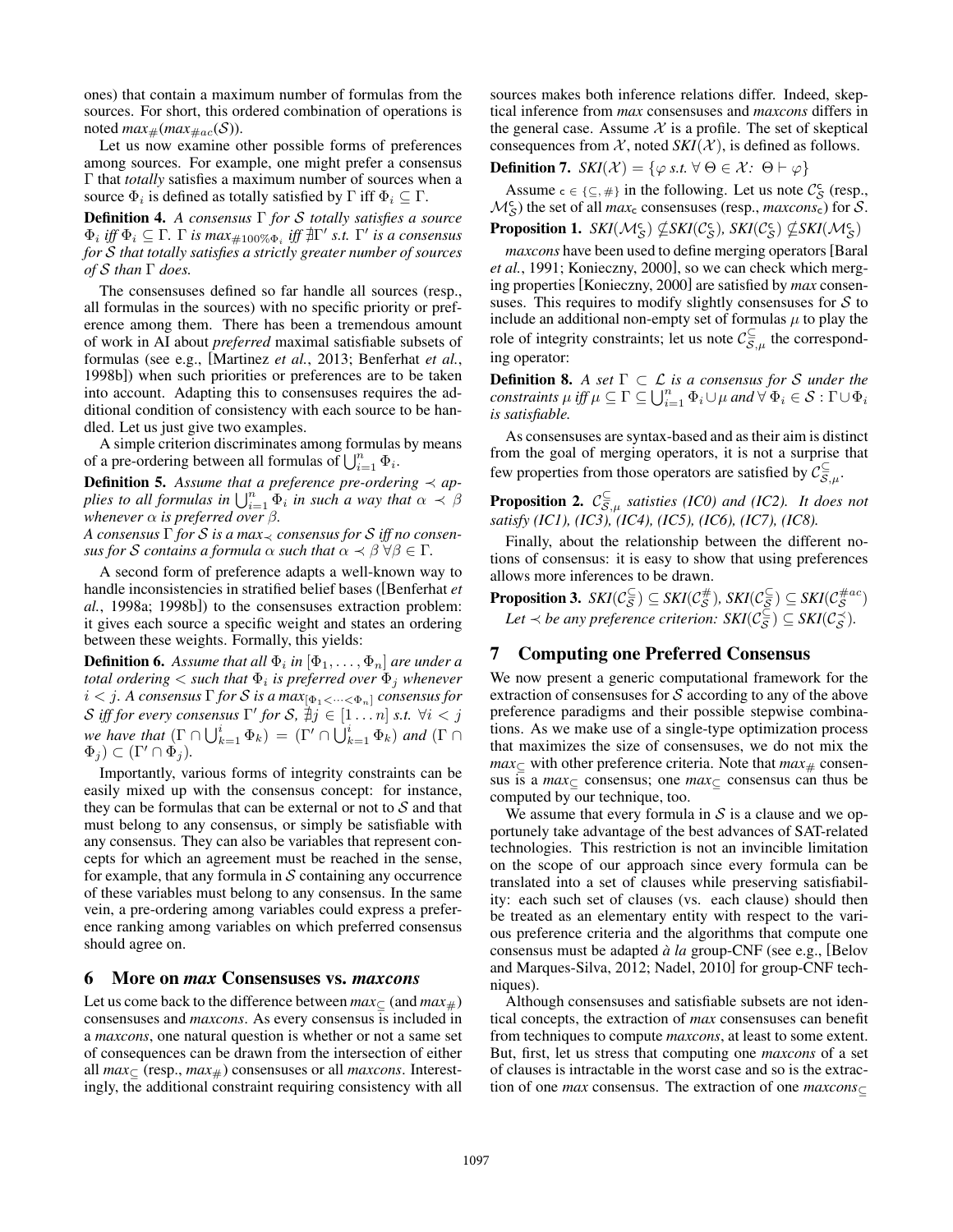belongs to the  $FP^{NP}[wit, log]$  class, i.e., the set of function problems that can be computed in polynomial time by executing a logarithmic number of calls to an *NP* oracle that returns a witness for the positive outcome [Marques-Silva and Janota, 2014]. The extraction of one  $maxcons_{#}$  belongs to the *Opt*-*P* class of problems [Papadimitriou and Yannakakis, 1991], i.e., the class of functions computable by taking the maximum of the output values over all accepting paths of an *NP* machine. In the worst case, the number of *maxcons* and of *max* consensuses for a profile is exponential with respect to the number of clauses in the profile. In this last respect, we propose a technique that will deliver *one* preferred consensus, only. For applications involving a lot of variables and formulas, extracting one such consensus can be sufficient to agree on a common position. A tentative enumeration of all preferred consensuses would require a form of iteration of the process and by augmenting the problem with a constraint stating that previously extracted consensuses should not be exhibited again (see for example [Liffiton and Sakallah, 2008] for this kind of enumeration technique).

Interestingly, recent techniques to compute one *maxcons* ∈ or one  $maxcons_{\#}$  prove actually efficient for many problem instances: see for example [Grégoire et al., 2014; Marques-Silva *et al.*, 2013; Mencía *et al.*, 2015]. This opens the way for computing one consensus even for very large sources. Consensuses differ from *maxcons* by an additional constraint that requires satisfiability with each one of the *n* sources. Since the sources can be mutually conflicting, this consistency constraint cannot be replaced by one satisfiability check with the conjunction (i.e., set-theoretical union) of these sources. It is also crucial to note that starting with  $\bigcup_{i=1}^{n} \Phi_i$  and pruning this set in a progressive and minimal manner so that it becomes satisfiable with more and more sources until it becomes satisfiable with all sources, does not necessarily deliver one  $max_{\pm}$  (or  $max_{\pm}$ ) satisfiable subset. As emphasized in [Besnard *et al.*, 2015], this process would need to be repeated for all possible orderings of the sources, and all possible orderings of the clauses within each source, in order to guarantee maximality: such an iterated process leads to a combinatorial blow up since these numbers of orderings are exponential. In [Besnard *et al.*, 2015], the authors have introduced a so-called *transformational approach* to compute one maximal set of clauses that does not contradict several given external contexts. Despite the increase of the size of the problem representation, this approach is currently the most efficient and scalable one for difficult and large instances.

 $max_{\#}$  First, we thus adapt this transformational approach in order to compute one  $max_{#}$  consensus. Interestingly, we also generalize it so that it can extract one consensus under any stepwise combination of the preference paradigms presented above. The approach relies on the transformation of the search for one consensus into *one* instance of the Weighted Partial MaxSAT problem. This optimization problem requires the set of clauses to be partitioned into two subsets: the set of hard clauses (which must be satisfied in any solution) and the set of soft clauses (which are not necessarily satisfied in solutions). It searches one truth value assignment that satisfies all hard clauses and a maximum number of soft clauses. Actually, the soft clauses are given weights. Any solution must be such that the sum of the weights of the falsified clauses is minimal. [Besnard *et al.*, 2015] made use of Partial MaxSAT only, missing the possibility to handle preferences among variables, clauses or sources, and the stepwise combinations of those preferences. Actually, we use a version of Weighted Partial Max-SAT that does not only deliver the maximal number of soft clauses satisfiable together with the hard clauses, but also the set of these satisfied clauses itself.

The adaptation of [Besnard *et al.*, 2015] to the extraction of one  $max_{\#}$  consensus for S is as follows. Algorithm *Transform1* illustrates the construction of the soft and hard clauses of the instance of the Weighted Partial MaxSAT problem.

|                                                                                               | <b>input</b> : $S = [\Phi_1, \dots, \Phi_n]$ : a profile of <i>n</i> satisfiable sets of Boolean clauses;<br>Assume that the clauses of $\Phi_i$ are noted $\delta_i^1, \delta_i^2, \ldots$ ;<br><b>output</b> : $\Gamma_{\text{Hard}}$ : a set of hard clauses, $\Gamma_{\text{Soft}}$ : a set of soft clauses |  |  |  |  |  |
|-----------------------------------------------------------------------------------------------|-----------------------------------------------------------------------------------------------------------------------------------------------------------------------------------------------------------------------------------------------------------------------------------------------------------------|--|--|--|--|--|
| 1 $\Gamma_{\text{Hard}} \leftarrow \emptyset$ ; $\Gamma_{\text{Soft}} \leftarrow \emptyset$ ; |                                                                                                                                                                                                                                                                                                                 |  |  |  |  |  |
|                                                                                               | $2 \Sigma \leftarrow \bigcup_{\Phi_i \in S} \{\neg \epsilon_i^j \lor \delta_i^j \text{ s.t. } \delta_i^j \in \Phi_i \text{ and where } \epsilon_i^j \text{ are new fresh variables}\};$                                                                                                                         |  |  |  |  |  |
|                                                                                               | 3 $\Gamma_{\text{Soft}} \leftarrow {\epsilon_i^j}_{i,j};$<br>4 foreach $\Phi_i \in S$ do<br>5 $\Phi_i \leftarrow \Sigma \cup \Phi_i;$                                                                                                                                                                           |  |  |  |  |  |
|                                                                                               | 6 Rename all variables in $\Phi_i$ (except the $\epsilon_i^j$ ) with fresh new ones;<br>7 FHard $\leftarrow \Gamma$ Hard $\cup \Phi_i$ ;                                                                                                                                                                        |  |  |  |  |  |

We need to find some subset of  $\bigcup_{i=1}^{n} \Phi_i$  that is satisfiable with each  $\Phi_i$ . Each restriction of this satisfiability constraint to one  $\Phi_j$  is considered as a subproblem; the subproblems will be linked together to form one single optimization problem. Each clause  $\delta_i^j$  from any  $\Phi_i$  is augmented with an additional disjunct  $\neg \epsilon_i^j$  using a new fresh variable (line 2): this yields a set  $\Sigma$ . These  $\epsilon_i^j$  variables will be used to *link* the various subproblems. Each subproblem is created by unioning  $\Sigma$  with one  $\Phi_i$  and by renaming all variables except the  $\epsilon_i^j$  (l. 4-7). All together, the subproblems form the set of hard clauses; these ones are all simultaneously satisfiable (just assign all  $\epsilon_i^j$ ) to *true*). The set of soft clauses is made of all unit clauses  $\epsilon_i^j$ (l. 3). If a same weight is assigned to every soft clause, this instance of Weighted Partial Max-SAT is actually an instance of Partial Max-SAT, which searches one truth-value assignment such that all hard clauses and one maximal number of clauses  $\epsilon_i^j$  are satisfied. Accordingly, all clauses  $\delta_i^j$  corresponding to the satisfied  $\epsilon_i^j$  form one  $max_{\#}$  consensus for *S*.

Even more linking variables and the use of weights The challenge is to keep *one* single optimization process while coping with other preferences and their combinations. To this end, we take advantage of both the weights on soft clauses and more  $\epsilon_i^j$ -like variables to link sub-problems. The weight, noted *weight*( $\alpha$ ), given to a soft clause  $\alpha$  can be used to enforce a stepwise prioritization between clauses or sources in the optimization process. In the previous representation, the set of the soft clauses is  $\{\epsilon_i^j\}_{i,j}$  and when one  $\epsilon_i^j$  is satisfied in the Weighted Partial MaxSAT solution, this means that the clause  $\delta_i^j$  belongs to the computed consensus. To enforce the higher priority of  $\epsilon_i^j$  over a set  $\Theta$  of other  $\epsilon_k^l$  clauses in any solution,  $weight(\epsilon_i^j)$  needs to be strictly greater than the total sum of the weights given to the clauses of  $\Theta$ .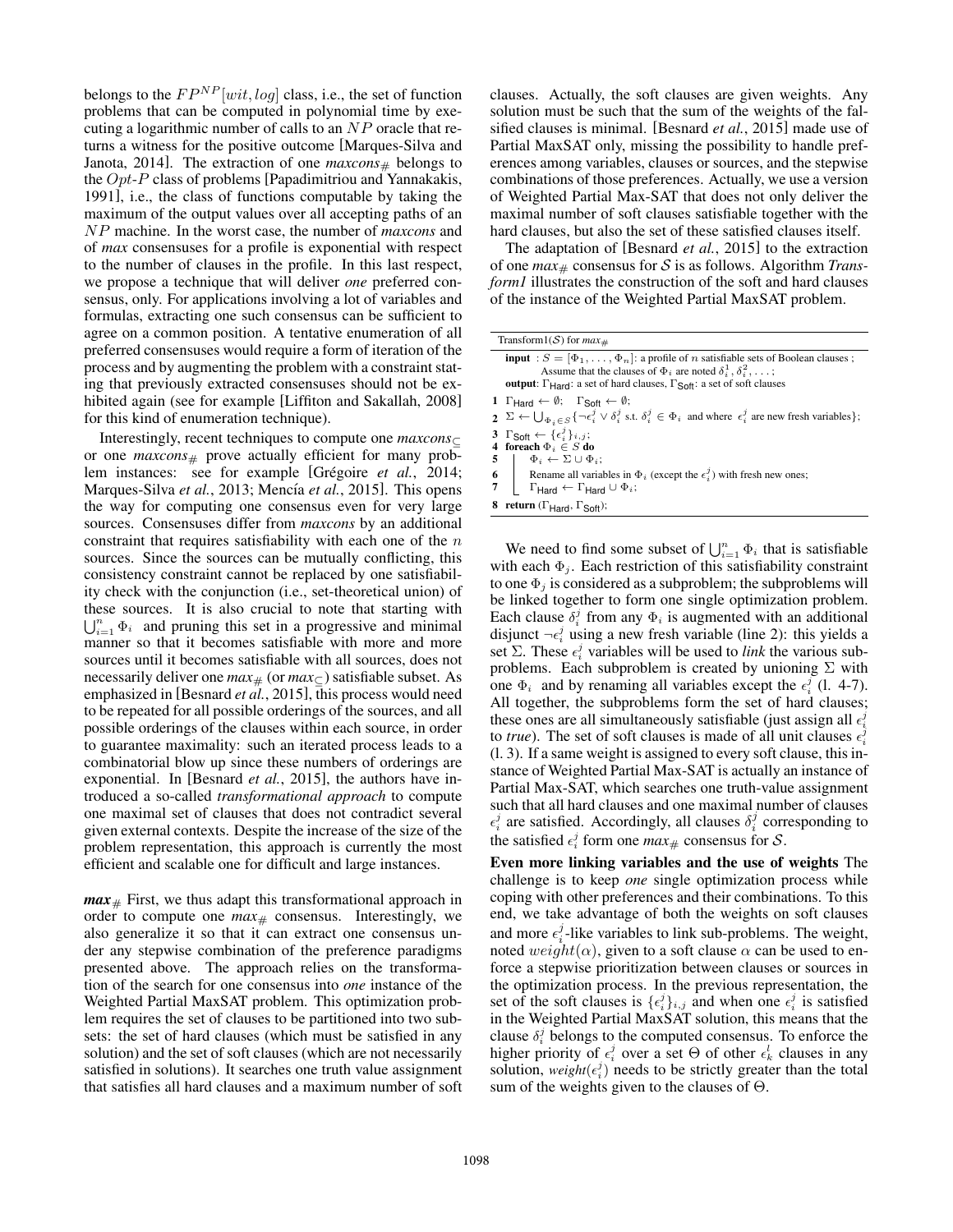$max_{\neq 100\% \Phi_i}$  We augment the sets of hard and soft clauses delivered by *Transform1* as follows. A new fresh variable  $\varphi_i$  is associated to each  $\Phi_i$ . The set of soft clauses is augmented with each  $\varphi_i$  unit clause, whose weight is such that  $weight(\varphi_i) > \sum_{j=i+1}^n weight(\varphi_j)$  and  $weight(\varphi_i) >$  $\sum_{k,l} weight(\epsilon_k^l)$ . The set of hard clauses is augmented with  ${\lbrace \neg \varphi_i \lor \epsilon_i^j \rbrace_{i,j}}$ . Hence,  $\varphi_i$  with the biggest weights will be tentatively satisfied first. When  $\varphi_i$  is satisfied,  $\epsilon_i^j$  is also satisfied for all *j* and so are all clauses of  $\Phi_i$ .

*max*  $_{\text{Hac}}$  For each variable *x* occurring in *S*, a new soft clause  $x'$  is created where  $x'$  is a new fresh variable. Then, additional clauses are created and inserted within the set of hard clauses for each  $x'$ : they are the clausal form of  $x' \rightarrow$  $(\epsilon_l^m \wedge \cdots \wedge \epsilon_p^q)$  where the  $\epsilon_i^j$  are the variables corresponding to all the clauses in *S* that contain an occurrence of a literal containing *x*. Accordingly, Weighted Partial Max-SAT will maximize the number of satisfied clauses  $x'$ : corresponding to each satisfied  $x'$ , all the occurrences of clauses containing *x* or  $\neg x$  will be satisfied in the solution since  $\epsilon_i^j$  is itself satisfied. Again, weights need to be assigned to rank-order the priorities between the soft clauses to ensure the intended order between the selected criteria.

 $max_{[\Phi_1 < \dots < \Phi_n]}$  The sets of soft and hard clauses are given by the *Transform* procedures above, with the following constraints on  $\epsilon_i^j$  (which weight must be bigger than any other types of soft clauses):  $\forall i \forall j$  weight $(\epsilon_i^j)$  >  $\sum (weight(\epsilon_i^m) \ \forall \delta_i^m \in \Phi_l \ \text{s.t.} \ l > i).$ 

 $max_{\leq}$  Weights are assigned to soft clauses in a similar way to reflect a pre-ordering among clauses.

 $max_{\#}(max_{\{\Phi_1 < \cdots < \Phi_n\}})$  and  $max_{\prec}(max_{\#})$  As other examples of implementing sequential combinations of preferences, the  $\neg \epsilon_i^j \lor \delta_i^j$  hard clauses are replaced by  $\neg \epsilon_i^j \lor \neg c_i^j \lor \delta_i^j$  where  $c_i^j$  are fresh variables. The set of soft clauses is augmented with the set  ${c_i^j}_{i,j}$ . Weights are assigned according to the order between the criteria. *Transform2* describes this process (weights are not represented).

| Transform2(S) for $max_{\#}(max_{[\Phi_1 \lt \cdots \lt \Phi_n]})$ and $max_{\prec}(max_{\#})$ |                                                                                                                                                                                                                |  |  |  |  |  |
|------------------------------------------------------------------------------------------------|----------------------------------------------------------------------------------------------------------------------------------------------------------------------------------------------------------------|--|--|--|--|--|
|                                                                                                | 1 $\Gamma_{\text{Hard}} \leftarrow \emptyset$ ; $\Gamma_{\text{Soft}} \leftarrow \emptyset$ ;                                                                                                                  |  |  |  |  |  |
|                                                                                                | 2 $\Sigma \leftarrow \bigcup_{\Phi_i \in S} \{\neg \epsilon_i^j \vee \neg c_i^j \vee \delta_i^j \text{ s.t. } \delta_i^j \in \Phi_i \text{ ( } \epsilon_i^j \text{ and } c_i^j \text{ are new variables)} \};$ |  |  |  |  |  |
|                                                                                                | 3 $\Gamma_{\text{Soft}} \leftarrow {\lbrace \epsilon_i^j \rbrace_{i,j}} \cup {\lbrace c_i^j \rbrace_{i,j}};$                                                                                                   |  |  |  |  |  |
|                                                                                                | 4 foreach $\Phi_i \in S$ do                                                                                                                                                                                    |  |  |  |  |  |
|                                                                                                | 5<br>6<br>Rename all variables in $\Phi_i$ (except the $\epsilon_i^j$ and the $c_i^j$ ) with fresh new ones;<br>7<br>$\Gamma$ Hard $\leftarrow$ $\Gamma$ Hard $\cup$ $\Phi_i$ ;                                |  |  |  |  |  |
|                                                                                                |                                                                                                                                                                                                                |  |  |  |  |  |
|                                                                                                |                                                                                                                                                                                                                |  |  |  |  |  |
|                                                                                                |                                                                                                                                                                                                                |  |  |  |  |  |
|                                                                                                | 8 return ( $\Gamma_{\text{Hard}}$ , $\Gamma_{\text{Soft}}$ );                                                                                                                                                  |  |  |  |  |  |
|                                                                                                |                                                                                                                                                                                                                |  |  |  |  |  |

Interestingly, all these transformations can be combined. We have implemented a platform, called *Consensus*, which allows the computation of sequential combinations of preferences and criteria from this study. One practical limit is the maximal possible value for *weight*. Indeed, when the soft clauses are for example ranked in *l* different levels with *m* clauses per level and when strictly positive integers are considered, the maximum weight assigned to a clause is  $O(m^{l-1})$ , which must not exceed the  $2^{64}$  maximum weight permitted by current best performing Weighted Partial MaxSAT solvers.

# 8 Experimental Study

All experimentations have been conducted on Intel Xeon E5- 2643 (3.30GHz) processors with 8Gb RAM on Linux CentOS. We made used of MaxHS, the Weighted Partial Max-SAT solver from www.maxhs.org. We have implemented all the other algorithms in C++ on top of *Glucose* (www.labri.fr/ perso/lsimon/glucose). Our software, as well as the data and results of these experimentations are available at www.cril.fr/ consensus. The profiles *S* were based on the 291 different unsatisfiable (mostly real-world) instances from the 2011 MUS competition www.satcompetition.org/2011, which focused on the extraction of (set-inclusion) minimal unsatisfiable subsets, in short MUSes. The search for MUSes and *maxcons* are naturally related. Indeed, MUSes can be computed from *maxcons* and conversely (see e.g. [Liffiton and Sakallah, 2005]). Let us stress that these instances are really challenging: they are formed of up to more than 15983000 clauses and 4426000 variables (457459 clauses using 139139 different variables, on average): their  $maxcons$ # are often made of a few clauses, only. Consensuses are thus necessarily not bigger than that. Each instance was randomly split into  $n \in [3, 5, 7, 10]$  samesize (modulo *n*)  $\Phi_i$  to yield all the *S*. When preferences that rank-order clauses were considered, 5 levels of preference were used: clauses were assigned randomly inside these levels so that each level contains a same number of clauses. When  $n \geq 5$  sources had to be rank-ordered, each source was assigned to one of the 5 levels, randomly. For *n <* 5 sources, we used *n* levels of preference between sources.

*Consensus* was run to transform each instance and extract one preferred consensus following  $max_{\#}$ ,  $max_{\#ac}$ ,  $max_{\{\Phi_1 < \dots < \Phi_n\}} \max_{\{\Phi_1 < \dots < \Phi_n\}} \max_{\{\theta_1 < \dots < \Phi_n\}} \max_{\#(\max_{\#ac}(\max_{\#100\% \Phi_i}))}$ ,  $max_{\#(\max_{\#ac}(\max_{\#100\% \Phi_i}))}$  $max_{\#}(max_{\#ac}(max_{\#100\%}\Phi_i)),$ as a significant panel of criteria and of their combinations. Time-out was set to 900 seconds per consensus extraction.

Table 1 summarizes the average results for the extraction of one preferred consensus per criterion and value of *n*. It summarizes the 500+ Gb of detailed data results. For each criterion or combination of criteria, it gives the number of successful extractions, the average time in seconds to extract one preferred consensus, the average numbers of clauses and variables in the transformed instance and the average number of clauses in the extracted consensuses. When  $max_{\#100\% \Phi_i}$  was involved, it then gives the number of totally satisfied sources in the consensus.  $max_{\#100\% \Phi_i}$  was successful almost all the times (e.g., for  $n = 3$ , a consensus was found for each of the 291 instances, except one; for  $n = 10$ , 266 instances were solved). The drop of performance when *n* increases is clearly due to the increasing number of satisfiability constraints with each source in the transformed problem. Actually, increasing *n* entails both an increase of size of the representation of the transformed instance and additional satisfiability tests: as our experimentations illustrate, this affects all the considered criteria. A similar drop of performance was noticed for the  $max_{\#}$  criterion, which solved between 207 and 235 instances, depending on *n*. Interestingly, the approach proved somewhat less efficient for this latter criterion. One explanation for this phenomenon is as follows: under  $max_{\text{\#100\%}\Phi_i}$ , when some of the clauses of  $\Phi_i$  have been shown already un-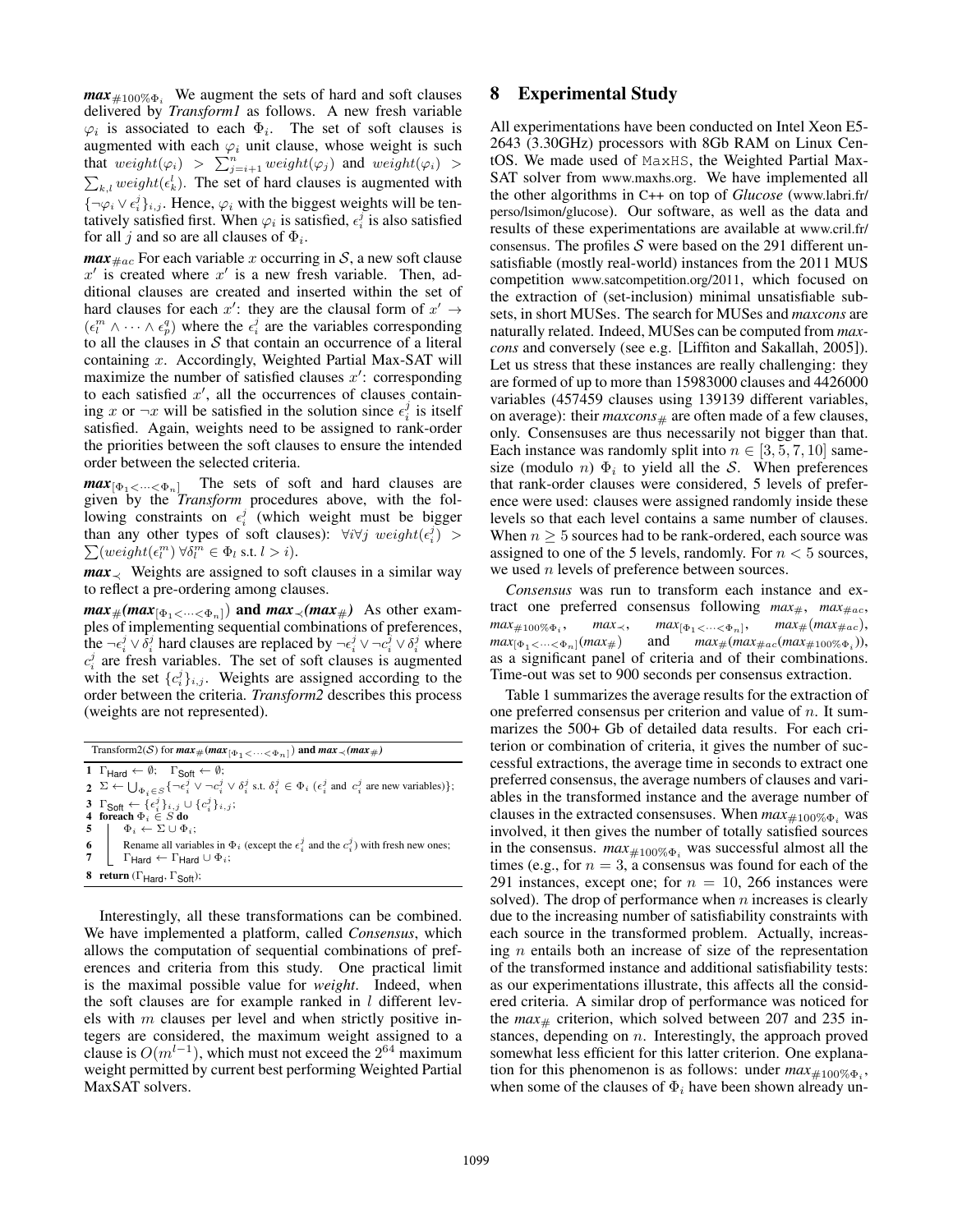|                          |                                  | $n=3$            | $n=5$            | $n=7$           | $n=10$           |
|--------------------------|----------------------------------|------------------|------------------|-----------------|------------------|
|                          | #solved                          | 235              | 223              | 210             | 207              |
|                          | time                             | 96               | 109              | 119             | 150              |
| 1                        | #var                             | 303643           | 329599           | 380110          | 460194           |
|                          | #c1                              | 1325632          | 1855884          | 2386137         | 3181517          |
|                          | $\overline{\text{#cl}_{sol}}$    | 7                | $\overline{2}$   | $\overline{2}$  | $\overline{2}$   |
|                          | #solved                          | $\overline{117}$ | $\frac{116}{ }$  | $\frac{107}{2}$ | $\overline{102}$ |
|                          | time                             | 255              | 229              | 238             | 235              |
| $\overline{c}$           | #var                             | 153553           | 139909           | 122367          | 158878           |
|                          | #c1                              | 2069215          | 2599468          | 3129721         | 3925100          |
|                          | $#cl_{sol}$                      | 20               | $\overline{40}$  | 16              | 26               |
|                          | #solved                          | 290              | 285              | 279             | 266              |
|                          | time                             | $\overline{24}$  | 49               | $\overline{77}$ | 124              |
| $\overline{3}$           | #var                             | 465177           | 534802           | 622374          | 707358           |
|                          | #c1                              | 1590761          | 2121016          | 2651271         | 3446653          |
|                          | $#cl_{sol}$                      | 167384           | 92083            | 65039           | 46159            |
|                          | $\overline{\text{#src}_{sol}}$   | $\overline{2}$   | $\overline{2}$   | $\overline{2}$  | $\overline{2}$   |
|                          | #solved                          | 137              | 135              | 134             | 133              |
|                          | time                             | $\overline{57}$  | 68               | 67              | $\overline{71}$  |
| $\overline{\mathcal{L}}$ | #var                             | 30731            | 37129            | 43290           | 52929            |
|                          | #c1                              | 76711            | 98629            | 120547          | 153423           |
|                          | $#cl_{sol}$                      | $\overline{3}$   | $\overline{2}$   | 2               | $\overline{2}$   |
|                          | #solved                          | 232              | 134              | 140             | 135              |
|                          | time                             | 100              | 67               | 71              | 64               |
| 5                        | #var                             | 412784           | 36274            | 45688           | 53290            |
|                          | #c1                              | 1855884          | 98629            | 128933          | 153423           |
|                          | $\overline{\text{\#cl}_{sol}}$   | 7                | $\overline{2}$   | $\overline{2}$  | $\overline{2}$   |
|                          | #solved                          | $\overline{121}$ | 116              | 104             | $\overline{100}$ |
|                          | time                             | $\overline{272}$ | $\overline{227}$ | 239             | 234              |
| 6                        | #var                             | 159659           | 134720           | 130672          | 172960           |
|                          | #cl                              | 2069215          | 2599468          | 3129721         | 3925100          |
|                          | $#cl_{sol}$                      | 19               | 39               | $\overline{17}$ | 39               |
|                          | #solved                          | $\overline{211}$ | $\frac{1}{20}$   | $\overline{23}$ | $\overline{20}$  |
|                          | time                             | 138              | $\overline{51}$  | 83              | 86               |
| 7                        | #var                             | 254986           | 8706             | 12264           | 12752            |
|                          | #c1                              | 1855884          | 23560            | 33337           | 36649            |
|                          | $#cl_{sol}$                      | $\overline{8}$   | $\overline{2}$   | $\overline{2}$  | $\overline{2}$   |
|                          | #solved                          | 60               | 43               | 38              | $\overline{35}$  |
|                          | time                             | 246              | 166              | 176             | 152              |
|                          | #var                             | 35809            | 23867            | 28892           | 41552            |
| 8                        | #c1                              | 2334344          | 2864599          | 3394854         | 4190236          |
|                          | $\overline{\text{\#cl}_{sol}}$   | $\overline{2}$   | $\overline{2}$   | $\overline{2}$  | $\overline{2}$   |
|                          | $\overline{\# \text{src}_{sol}}$ | $\overline{2}$   | $\overline{2}$   | $\overline{2}$  | $\overline{2}$   |

Table 1: Experimental Results for 1:  $max_{\#} 2$ :  $max_{\#ac} 3$ : *max*<sub>#100%</sub> $\Phi_i$  4: *max*<sub> $\prec$ </sub>, 5: *max*<sub>[ $\Phi_1$ </sub> $\prec \cdots \prec \Phi_n$ ] 6: *max*<sub>#</sub>(*max*<sub>#ac</sub>) 7:  $max_{[\Phi_1 \lt \cdots \lt \Phi_n]}(max_{\#})$  and 8.  $max_{\#}(max_{\#ac}(max_{\#100\% \Phi_i})).$ 

satisfied by the current truth assignment, the other clauses of  $\Phi_i$  need not be examined under this assignment. This does not apply under  $max_{\#}$ . Not surprisingly,  $max_{[\Phi_1 \lt \cdots \lt \Phi_n]}$  and  $max_{\leq}$  gave quite similar results in terms of successful extractions: except for  $n = 3$  where the difference is more significant. More precisely,  $max_{[\Phi_1 \lt \cdots \lt \Phi_n]}$  has extracted a consensus for 232 ( $n = 3$ ) and 135 ( $n = 10$ ) instances whereas  $max_{\leq}$  solved 137 and 133 instances for these values for *n*. On the one hand, the better result obtained under  $max_{[\Phi_1 \lt \cdots \lt \Phi_n]}$ for  $n = 3$  can be explained by the fact that the number of clauses in *S* is then divided inside 3 strata whereas  $max_{\leq}$  always classifies clauses inside 5 strata. Accordingly, since the number of clauses per stratum is often huge, the maximum possible value  $2^{64}$  for the weights permitted by the Weighted Partial MaxSAT solver is more quickly reached under  $max_{\leq x}$ , leading to a memory fault. On the one hand, the decrease of performance with respect to the previously examined criteria is also explained by the fact that additional constraints of preference must be represented and taken into account for each clause or source in *S*.

For  $max_{\#ac}$ , as the number of constraints is significantly increased in the transformed instance, it does not come as a surprise that, globally, the number of solved instances is lower than all the above criteria (it ranges from 117 to 102, depending on *n*). Interestingly, the combination of  $max_{\#}(max_{\#ac})$  allowed to solve almost the same number of instances than  $max_{\#ac}$  alone (a difference of at most 4 instances, only). This does neither come as a surprise since the  $max_{\#}$  criterion does not require coping with additional clauses when it is considered together with  $max_{\text{#ac}}$ .  $max_{\text{#}(max_{\text{#ac}}(max_{\text{#100\%}\Phi_i}))$  allowed to solve between 60 and 35 instances, only. The combination  $max_{[\Phi_1 \lt \cdots \lt \Phi_n]}(max_{\#})$  allowed us to extract one consensus for a somewhat smaller number of instances, only (except for  $n = 3$  for a reason already explained). These numbers might appear low, but remember that we are addressing here huge hard benchmarks allowing for very small -hard to findconsensuses, only. These results show the viability of the approach and its scalability, at least provided that the number of strata or preference levels that must be obeyed remains small.

## 9 Conclusion and Perspectives

The contribution of this paper is twofold. On the one hand, we have proposed a logic-based concept of consensus that does not merely amount to computing some shared information. On the other hand, we have shown how this consensus concept augmented with various preference paradigms can be computed in practice. Noticeably, the approach circumvents -at least to some extent- the computational blow-up due to the investigation of all orders between formulas that is necessary to guarantee maximality, and to the necessity to check satisfiability with each source separately. Mainly, the whole task is rewritten into one single optimization problem. Interestingly, we have shown how to allow various preference criteria to be combined and computed in this framework, too.

We envision various promising paths for further research. First, group-CNF algorithms could be explored to extend the computational approach from clauses to all formulas. The practical handling of preferences that define a large number of levels or strata for large sources remains an open problem. Adapting the approach into an efficient multi-steps optimization process to address this issue is a promising path worth exploring. From an application perspective, consensuses can play a role in various AI fields.

For instance, our approach could be exported to argumentation frameworks. Caminada and Pigozzi [2011] consider a notion of consensus between the positions of agents expressed by a labeling, given a common abstract argumentation. Since abstract argumentation can be encoded in propositional logic [Besnard and Doutre, 2004], it would be interesting to check whether our specific approach to consensus and its computational counterpart could open new perspectives for such investigations about abstract argumentation.